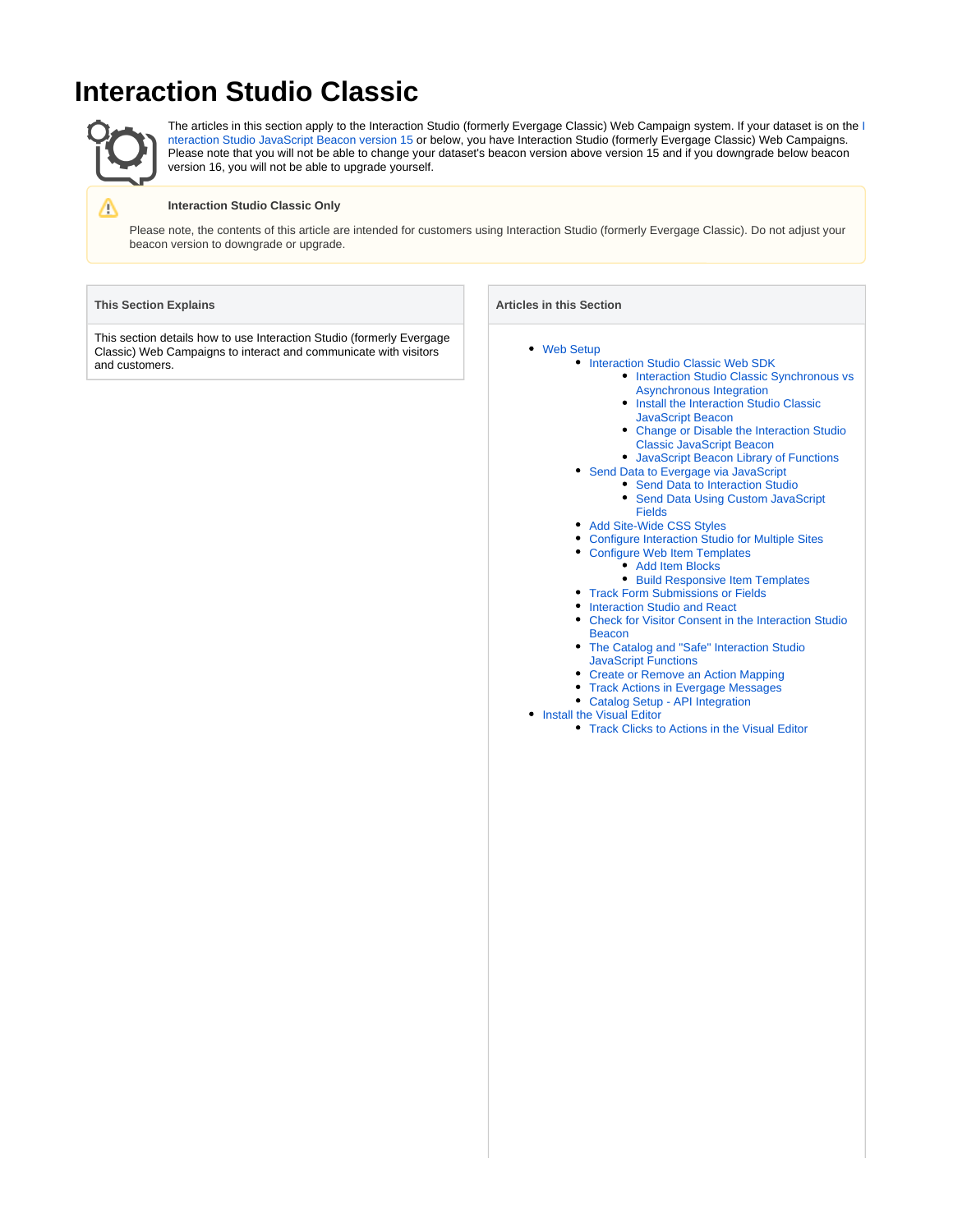# [Create or Edit a Web Campaign](https://doc.evergage.com/display/EKB/Create+or+Edit+a+Web+Campaign)

- [Create a Web Campaign with Recommendations](https://doc.evergage.com/display/EKB/Create+a+Web+Campaign+with+Recommendations) • [Choose a Location for Recommendations](https://doc.evergage.com/display/EKB/Choose+a+Location+for+Recommendations)
- [Use Surveys in Campaigns](https://doc.evergage.com/display/EKB/Use+Surveys+in+Campaigns)
- [Message Types](https://doc.evergage.com/display/EKB/Message+Types)
	- [Popup Messages](https://doc.evergage.com/display/EKB/Popup+Messages)
		- [Infobar Messages](https://doc.evergage.com/display/EKB/Infobar+Messages)
			- [Build Responsive Infobar](https://doc.evergage.com/display/EKB/Build+Responsive+Infobar+Messages)
			- **[Messages](https://doc.evergage.com/display/EKB/Build+Responsive+Infobar+Messages)**
		- [Callout Messages](https://doc.evergage.com/display/EKB/Callout+Messages)
		- **[Inline Messages](https://doc.evergage.com/display/EKB/Inline+Messages)**
		- [In-page Edits](https://doc.evergage.com/display/EKB/In-page+Edits) • [Multi Target In-Page Edits](https://doc.evergage.com/display/EKB/Multi+Target+In-Page+Edits)
- [Style Evergage Messages](https://doc.evergage.com/display/EKB/Style+Evergage+Messages)
	- [Add Video to a Message](https://doc.evergage.com/display/EKB/Add+Video+to+a+Message)
	- [Animate a Message](https://doc.evergage.com/display/EKB/Animate+a+Message)
	- [Fade a Message into the Page](https://doc.evergage.com/display/EKB/Fade+a+Message+into+the+Page)
	- [Access Message Source Code \(HTML](https://doc.evergage.com/pages/viewpage.action?pageId=72451022) [/CSS/JS\)](https://doc.evergage.com/pages/viewpage.action?pageId=72451022)
	- [Access Experience-Wide JavaScript](https://doc.evergage.com/display/EKB/Access+Experience-Wide+JavaScript)
	- [Use Dynamic Message Content](https://doc.evergage.com/display/EKB/Use+Dynamic+Message+Content)
- [View Campaign Changes](https://doc.evergage.com/display/EKB/View+Campaign+Changes)
- [Add Rules for Campaigns, Experiences, and](https://doc.evergage.com/display/EKB/Add+Rules+for+Campaigns%2C+Experiences%2C+and+Messages)  [Messages](https://doc.evergage.com/display/EKB/Add+Rules+for+Campaigns%2C+Experiences%2C+and+Messages)
	- [A/B Testing](https://doc.evergage.com/pages/viewpage.action?pageId=72451297)
	- [Rule-based Testing](https://doc.evergage.com/display/EKB/Rule-based+Testing)
	- [Campaign Prioritization](https://doc.evergage.com/display/EKB/Campaign+Prioritization)
	- [Inactivity Triggers and Bounce Prevention](https://doc.evergage.com/display/EKB/Inactivity+Triggers+and+Bounce+Prevention)
	- [Build Messages for Mobile Web Visitors](https://doc.evergage.com/display/EKB/Build+Messages+for+Mobile+Web+Visitors)
	- **[Target Users Based on a Segment](https://doc.evergage.com/display/EKB/Target+Users+Based+on+a+Segment)**
	- [Target Users Based on Location](https://doc.evergage.com/display/EKB/Target+Users+Based+on+Location)
	- $\bullet$ [Target Users Based on Weather](https://doc.evergage.com/display/EKB/Target+Users+Based+on+Weather+Conditions)
	- **[Conditions](https://doc.evergage.com/display/EKB/Target+Users+Based+on+Weather+Conditions)**
	- [Trigger a Message Based on an Action](https://doc.evergage.com/display/EKB/Trigger+a+Message+Based+on+an+Action)
	- [Create a URL Redirect Rule](https://doc.evergage.com/display/EKB/Create+a+URL+Redirect+Rule)
- [Adjust Message Settings](https://doc.evergage.com/display/EKB/Adjust+Message+Settings)
- [Clone a Campaign](https://doc.evergage.com/display/EKB/Clone+a+Campaign)
- [Campaign Click Tracking](https://doc.evergage.com/display/EKB/Campaign+Click+Tracking)
- [Troubleshoot Campaign Visibility](https://doc.evergage.com/display/EKB/Troubleshoot+Campaign+Visibility)
	- - [Evergage Tools and Campaign Debugger](https://doc.evergage.com/display/EKB/Evergage+Tools+and+Campaign+Debugger) [Identify Your Interaction Studio](https://doc.evergage.com/display/EKB/Identify+Your+Interaction+Studio+Anonymous+ID) 
			- [Anonymous ID](https://doc.evergage.com/display/EKB/Identify+Your+Interaction+Studio+Anonymous+ID)
		- [Create Campaigns with Zero Flicker](https://doc.evergage.com/display/EKB/Create+Campaigns+with+Zero+Flicker)
- [Test and Publish a Campaign](https://doc.evergage.com/display/EKB/Test+and+Publish+a+Campaign)
- **[Interaction Studio Classic Server-Side Campaigns](https://doc.evergage.com/display/EKB/Interaction+Studio+Classic+Server-Side+Campaigns)**
- [Triggered Email Campaigns](https://doc.evergage.com/display/EKB/Triggered+Email+Campaigns)
	- [Configure Settings for Triggered Email Campaigns](https://doc.evergage.com/display/EKB/Configure+Settings+for+Triggered+Email+Campaigns)
		- [Create and Manage Subscriber Lists](https://doc.evergage.com/display/EKB/Create+and+Manage+Subscriber+Lists)
		- [Create Email Item Templates](https://doc.evergage.com/display/EKB/Create+Email+Item+Templates)
		- [Create an Email Campaign](https://doc.evergage.com/display/EKB/Create+an+Email+Campaign)
		- [Understand Catalog and User Behavior Trigger](https://doc.evergage.com/display/EKB/Understand+Catalog+and+User+Behavior+Trigger+Filters) 
			- [Filters](https://doc.evergage.com/display/EKB/Understand+Catalog+and+User+Behavior+Trigger+Filters)
		- [Understand Catalog Trigger Types](https://doc.evergage.com/display/EKB/Understand+Catalog+Trigger+Types)
		- [Understand User Behavior Trigger Types](https://doc.evergage.com/display/EKB/Understand+User+Behavior+Trigger+Types)
		- [View Email Campaign Data](https://doc.evergage.com/display/EKB/View+Email+Campaign+Data)
- [Interaction Studio Classic Integrations](https://doc.evergage.com/display/EKB/Interaction+Studio+Classic+Integrations)
	- [Integrate with Eloqua](https://doc.evergage.com/display/EKB/Integrate+with+Eloqua)
		- [Integrate with Marketo](https://doc.evergage.com/display/EKB/Integrate+with+Marketo)
			- [Configure Marketo Real-Time Matching](https://doc.evergage.com/display/EKB/Configure+Marketo+Real-Time+Matching)
				- [Restrict Lead Matching to a Marketo List](https://doc.evergage.com/display/EKB/Restrict+Lead+Matching+to+a+Marketo+List)
		- [Configure Google Analytics](https://doc.evergage.com/display/EKB/Configure+Google+Analytics)
			- [Pass Attributes to Google Analytics](https://doc.evergage.com/display/EKB/Pass+Attributes+to+Google+Analytics)
		- **[Enable Custom Client-side Integrations](https://doc.evergage.com/display/EKB/Enable+Custom+Client-side+Integrations)**
		- [Interaction Studio APIs and File Upload/Download](https://doc.evergage.com/pages/viewpage.action?pageId=72454672)
			- [CSV Users and Accounts Import](https://doc.evergage.com/display/EKB/CSV+Users+and+Accounts+Import)
			- [Users and Accounts Import API](https://doc.evergage.com/display/EKB/Users+and+Accounts+Import+API)
			- [CSV Items Import](https://doc.evergage.com/display/EKB/CSV+Items+Import)
			- Send Events Server-side Using HTTP [Requests](https://doc.evergage.com/display/EKB/Send+Events+Server-side+Using+HTTP+Requests)
			- [Manual Segment Upsert](https://doc.evergage.com/display/EKB/Manual+Segment+Upsert)
			- [Orders API](https://doc.evergage.com/display/EKB/Orders+API)
		- [Create or Edit a Third Party Campaign](https://doc.evergage.com/display/EKB/Create+or+Edit+a+Third+Party+Campaign)
			- [Use a Marketo Form in a Campaign](https://doc.evergage.com/display/EKB/Use+a+Marketo+Form+in+a+Campaign)
			- [Send Marketo Data Using Hidden Fields](https://doc.evergage.com/display/EKB/Send+Marketo+Data+Using+Hidden+Fields)
			- [Use an Act-On Form in a Campaign](https://doc.evergage.com/display/EKB/Use+an+Act-On+Form+in+a+Campaign)
			- [Use an Eloqua Form in a Campaign](https://doc.evergage.com/display/EKB/Use+an+Eloqua+Form+in+a+Campaign)
		- [Integrate Interaction Studio with Adobe Analytics](https://doc.evergage.com/display/EKB/Integrate+Interaction+Studio+with+Adobe+Analytics)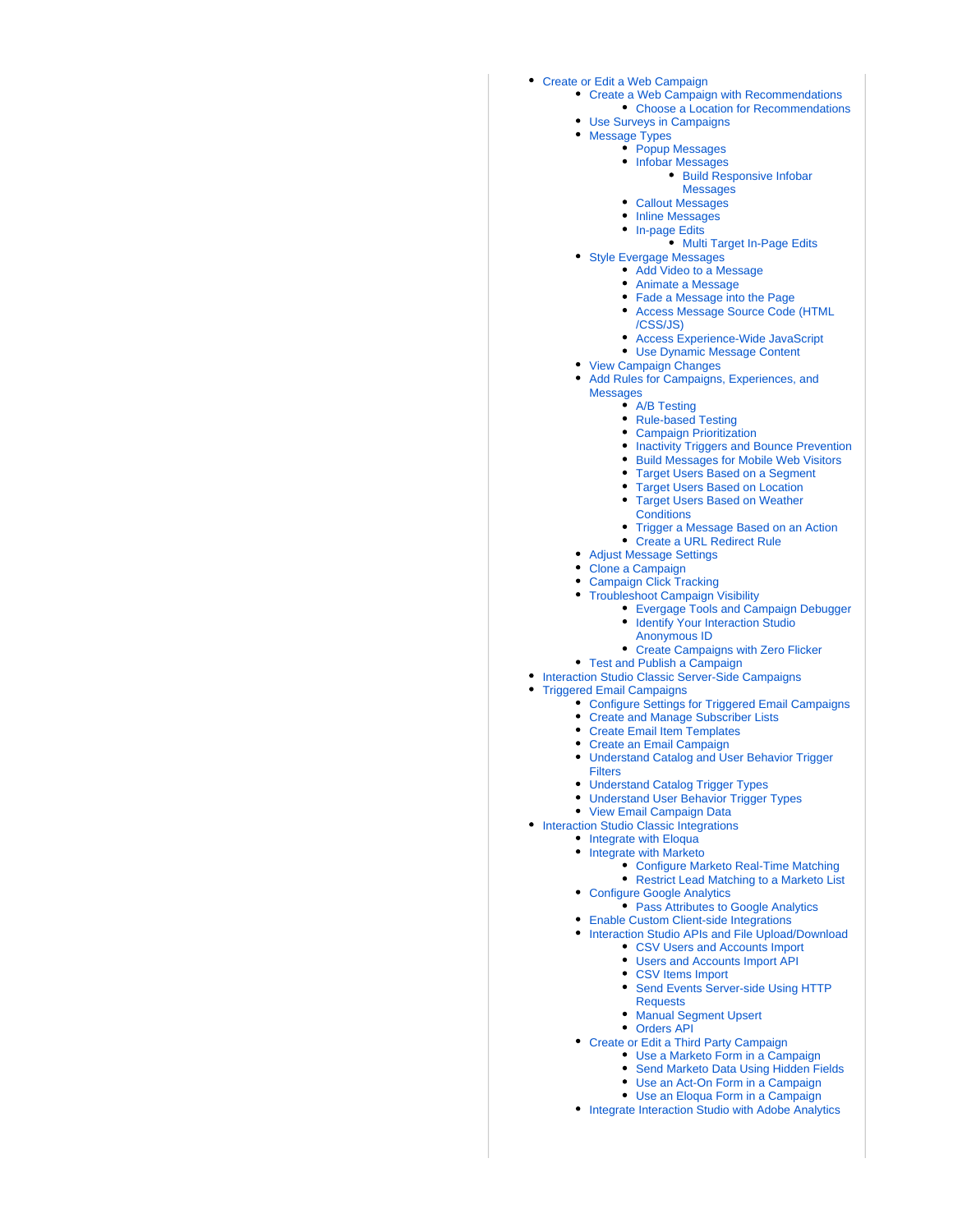- [Advanced Techniques for Developers](https://doc.evergage.com/display/EKB/Advanced+Techniques+for+Developers)
	- [Migrating SAML Integration for Modern Editor](https://doc.evergage.com/display/EKB/Migrating+SAML+Integration+for+Modern+Editor+Compatibility)  **[Compatibility](https://doc.evergage.com/display/EKB/Migrating+SAML+Integration+for+Modern+Editor+Compatibility)**
	- [Use Advanced Dynamic Message Content](https://doc.evergage.com/display/EKB/Use+Advanced+Dynamic+Message+Content) • [Advanced Dynamic Content Cheat Sheet](https://doc.evergage.com/display/EKB/Advanced+Dynamic+Content+Cheat+Sheet)
	- [Best Practices for Evergage-Friendly CSS and](https://doc.evergage.com/display/EKB/Best+Practices+for+Evergage-Friendly+CSS+and+URL+Structures)  [URL Structures](https://doc.evergage.com/display/EKB/Best+Practices+for+Evergage-Friendly+CSS+and+URL+Structures)
	- **Install and Use the Integration Simulator Chrome** [Extension](https://doc.evergage.com/display/EKB/Install+and+Use+the+Integration+Simulator+Chrome+Extension)
	- [Adjust Browser Console Log Details](https://doc.evergage.com/display/EKB/Adjust+Browser+Console+Log+Details)
- [Playbooks](https://doc.evergage.com/display/EKB/Playbooks) [Customer Success](https://doc.evergage.com/display/EKB/Customer+Success)
	- [Call-Out a Big Announcement](https://doc.evergage.com/display/EKB/Call-Out+a+Big+Announcement)
	- [Call-Out New Product Features](https://doc.evergage.com/display/EKB/Call-Out+New+Product+Features)
	- [Communicate Using In App Messages](https://doc.evergage.com/display/EKB/Communicate+Using+In+App+Messages)
	- [Continue the Conversation from Email to](https://doc.evergage.com/display/EKB/Continue+the+Conversation+from+Email+to+Website+to+Logged-in+App)  [Website to Logged-in App](https://doc.evergage.com/display/EKB/Continue+the+Conversation+from+Email+to+Website+to+Logged-in+App)
	- [Display Maintenance or Outage Message](https://doc.evergage.com/display/EKB/Display+Maintenance+or+Outage+Message)
	- [Educate Customers on a New Product](https://doc.evergage.com/display/EKB/Educate+Customers+on+a+New+Product+Launch)  [Launch](https://doc.evergage.com/display/EKB/Educate+Customers+on+a+New+Product+Launch)
	- [In Trial Offer Additional Support](https://doc.evergage.com/pages/viewpage.action?pageId=72453330)
	- [In Trial Prospect Onboarding](https://doc.evergage.com/pages/viewpage.action?pageId=72453333)
	- [In Trial Present A Relevant Offer](https://doc.evergage.com/pages/viewpage.action?pageId=72453348) **• Introduce Helpful Tips to Drive Customer**
	- **[Success](https://doc.evergage.com/display/EKB/Introduce+Helpful+Tips+to+Drive+Customer+Success)** • [Net Promoter Score](https://doc.evergage.com/display/EKB/Net+Promoter+Score)
	- [Promote Features with Email](https://doc.evergage.com/display/EKB/Promote+Features+with+Email)
	- Reduce Churn by Removing Access to [Features](https://doc.evergage.com/display/EKB/Reduce+Churn+by+Removing+Access+to+Features)
	- Reduce Support Calls, Increase [Customer Satisfaction & Revenue](https://doc.evergage.com/pages/viewpage.action?pageId=72453367)
	- [Target "Anonymous Customers" Using](https://doc.evergage.com/pages/viewpage.action?pageId=72453372)  [Their Logged In History](https://doc.evergage.com/pages/viewpage.action?pageId=72453372)
	- [Upsell Customers Based on Application](https://doc.evergage.com/display/EKB/Upsell+Customers+Based+on+Application+Engagement)  [Engagement](https://doc.evergage.com/display/EKB/Upsell+Customers+Based+on+Application+Engagement)
	- [Use Callouts to Promote Unused Features](https://doc.evergage.com/display/EKB/Use+Callouts+to+Promote+Unused+Features)
	- [Use Segment Alerts to Better Manage](https://doc.evergage.com/display/EKB/Use+Segment+Alerts+to+Better+Manage+Customers)  [Customers](https://doc.evergage.com/display/EKB/Use+Segment+Alerts+to+Better+Manage+Customers)
	- [Demand Generation](https://doc.evergage.com/display/EKB/Demand+Generation)
		- [Abandoned Sign Up Form](https://doc.evergage.com/display/EKB/Abandoned+Sign+Up+Form)
		- Collect Email Opt-ins for Previously [Unsubscribed or Undeliverable Addresses](https://doc.evergage.com/display/EKB/Collect+Email+Opt-ins+for+Previously+Unsubscribed+or+Undeliverable+Addresses)
		- [Continue the Conversation from an Email](https://doc.evergage.com/display/EKB/Continue+the+Conversation+from+an+Email+Campaign)  [Campaign](https://doc.evergage.com/display/EKB/Continue+the+Conversation+from+an+Email+Campaign)
		- [Continue the Conversation from Facebook](https://doc.evergage.com/display/EKB/Continue+the+Conversation+from+Facebook)  $\bullet$ [Continue the Conversation from a Google](https://doc.evergage.com/display/EKB/Continue+the+Conversation+from+a+Google+Ad)
		- [Ad](https://doc.evergage.com/display/EKB/Continue+the+Conversation+from+a+Google+Ad) [Continue the Conversation from LinkedIn](https://doc.evergage.com/display/EKB/Continue+the+Conversation+from+LinkedIn)
		- [Cross-sell and Upsell Using Email with](https://doc.evergage.com/display/EKB/Cross-sell+and+Upsell+Using+Email+with+Integrations)  **[Integrations](https://doc.evergage.com/display/EKB/Cross-sell+and+Upsell+Using+Email+with+Integrations)**
		- [Deliver Content Based on Favorites](https://doc.evergage.com/display/EKB/Deliver+Content+Based+on+Favorites)
		- [Insert Relevant Educational Videos](https://doc.evergage.com/display/EKB/Insert+Relevant+Educational+Videos)
		- [Offer a Demo When Appropriate](https://doc.evergage.com/display/EKB/Offer+a+Demo+When+Appropriate)
		- [Ongoing Customer Surveying](https://doc.evergage.com/display/EKB/Ongoing+Customer+Surveying)
		- [Pass Attributes to a Third Party](https://doc.evergage.com/display/EKB/Pass+Attributes+to+a+Third+Party)
		- [Personalize Your Homepage for Different](https://doc.evergage.com/display/EKB/Personalize+Your+Homepage+for+Different+Personas)  [Personas](https://doc.evergage.com/display/EKB/Personalize+Your+Homepage+for+Different+Personas)
		- Present eBook Offer as Visitor Leaves [after Showing Interest](https://doc.evergage.com/display/EKB/Present+eBook+Offer+as+Visitor+Leaves+after+Showing+Interest)
		- [Present Relevant Content Based on](https://doc.evergage.com/display/EKB/Present+Relevant+Content+Based+on+Funnel+Stage)  [Funnel Stage](https://doc.evergage.com/display/EKB/Present+Relevant+Content+Based+on+Funnel+Stage)
		- Prevent Bounce by Promoting Additional [Relevant Articles](https://doc.evergage.com/display/EKB/Prevent+Bounce+by+Promoting+Additional+Relevant+Articles)
		- [Progressive Call-to-Action \(CTA\)](https://doc.evergage.com/pages/viewpage.action?pageId=72453415)
		- **[Promote Articles Based on Relevancy](https://doc.evergage.com/display/EKB/Promote+Articles+Based+on+Relevancy)**
		- [Promote Content with Open-Time Email](https://doc.evergage.com/display/EKB/Promote+Content+with+Open-Time+Email)
		- [Promote eBook Relevant to Individual](https://doc.evergage.com/display/EKB/Promote+eBook+Relevant+to+Individual+User)  [User](https://doc.evergage.com/display/EKB/Promote+eBook+Relevant+to+Individual+User)
		- [Open-time Email Onboarding](https://doc.evergage.com/display/EKB/Open-time+Email+-+Onboarding)
		- [Open-Time Email Progressive CTA](https://doc.evergage.com/display/EKB/Open-Time+Email+-+Progressive+CTA)
		- [Sign Up For Email](https://doc.evergage.com/display/EKB/Sign+Up+For+Email)
		- [Suggest Additional Relevant Blogs](https://doc.evergage.com/display/EKB/Suggest+Additional+Relevant+Blogs)
		- [Target Visitor Based on Industry or](https://doc.evergage.com/display/EKB/Target+Visitor+Based+on+Industry+or+Company+Name)  [Company Name](https://doc.evergage.com/display/EKB/Target+Visitor+Based+on+Industry+or+Company+Name)
		- [Target Visitors Who Are Within a Few](https://doc.evergage.com/display/EKB/Target+Visitors+Who+Are+Within+a+Few+Miles+of+a+Tradeshow)  [Miles of a Tradeshow](https://doc.evergage.com/display/EKB/Target+Visitors+Who+Are+Within+a+Few+Miles+of+a+Tradeshow)
		- [Webinar Sign Up](https://doc.evergage.com/display/EKB/Webinar+Sign+Up)
		- [Welcome by Referrer](https://doc.evergage.com/display/EKB/Welcome+by+Referrer)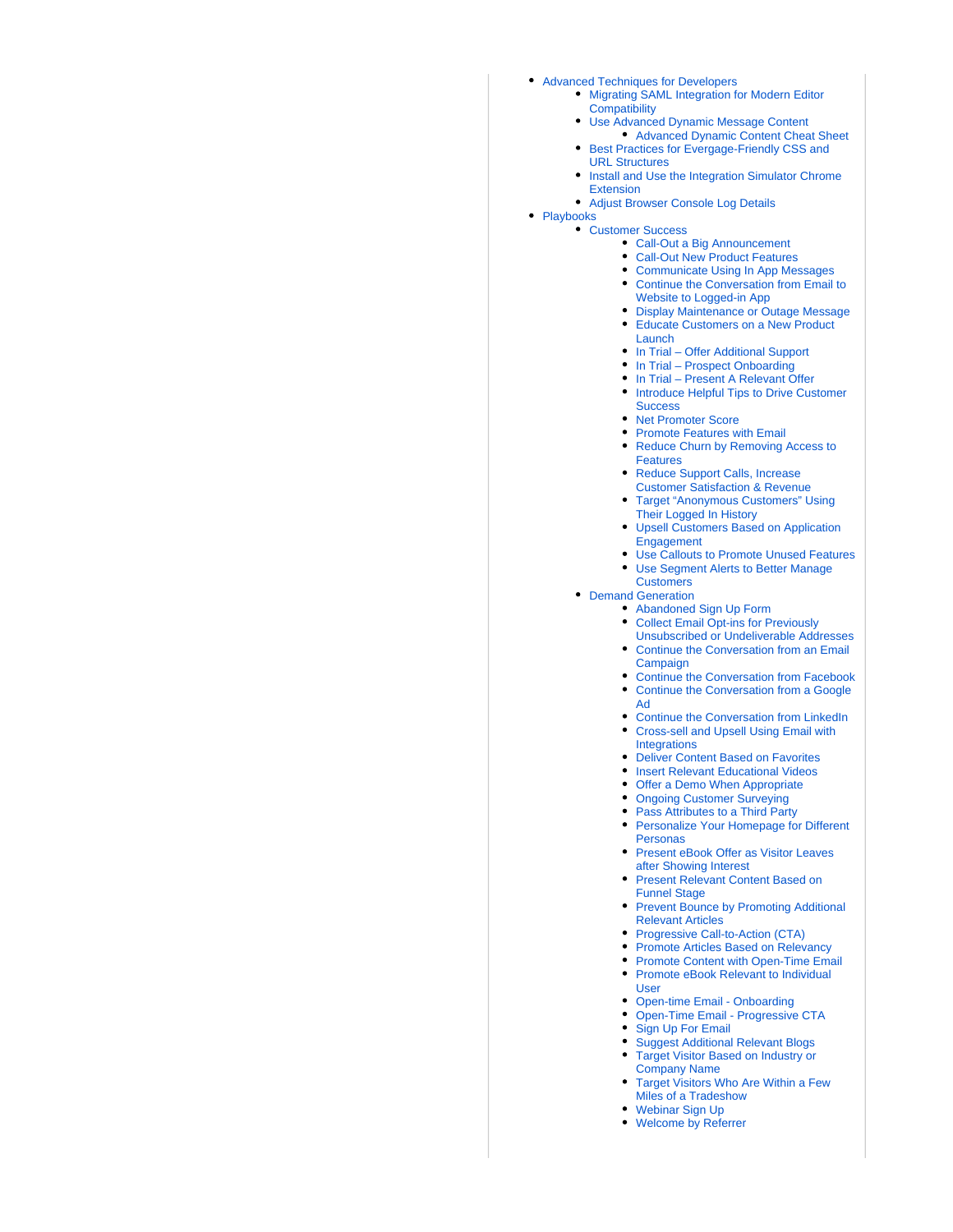#### [E-Commerce](https://doc.evergage.com/display/EKB/E-Commerce)

- [Add Style Finder Questionnaire Leading](https://doc.evergage.com/display/EKB/Add+Style+Finder+Questionnaire+Leading+to+Personalization)  [to Personalization](https://doc.evergage.com/display/EKB/Add+Style+Finder+Questionnaire+Leading+to+Personalization)
- [Ask Returning Customers for Reviews](https://doc.evergage.com/display/EKB/Ask+Returning+Customers+for+Reviews) [Convert Browsers to Buyers with](https://doc.evergage.com/display/EKB/Convert+Browsers+to+Buyers+with+Triggered+Email)
- [Triggered Email](https://doc.evergage.com/display/EKB/Convert+Browsers+to+Buyers+with+Triggered+Email) [Create a Personalized Homepage](https://doc.evergage.com/display/EKB/Create+a+Personalized+Homepage+Experience)
- **[Experience](https://doc.evergage.com/display/EKB/Create+a+Personalized+Homepage+Experience)** 
	- [Leverage Machine Learning for](https://doc.evergage.com/display/EKB/Leverage+Machine+Learning+for+Product+and+Content+Recommendations)  [Product and Content](https://doc.evergage.com/display/EKB/Leverage+Machine+Learning+for+Product+and+Content+Recommendations)  [Recommendations](https://doc.evergage.com/display/EKB/Leverage+Machine+Learning+for+Product+and+Content+Recommendations)
	- [Recommend Content to Inspire](https://doc.evergage.com/display/EKB/Recommend+Content+to+Inspire+Shoppers)  **[Shoppers](https://doc.evergage.com/display/EKB/Recommend+Content+to+Inspire+Shoppers)**
	- [Recommend Relevant](https://doc.evergage.com/display/EKB/Recommend+Relevant+Categories+and+Brands)  [Categories and Brands](https://doc.evergage.com/display/EKB/Recommend+Relevant+Categories+and+Brands)
	- [Create a Personalized](https://doc.evergage.com/display/EKB/Create+a+Personalized+Homepage+Banner)  [Homepage Banner](https://doc.evergage.com/display/EKB/Create+a+Personalized+Homepage+Banner)
- Create a Special Experience for High [Value Customers](https://doc.evergage.com/display/EKB/Create+a+Special+Experience+for+High+Value+Customers)
- [Create Persistent Reminders to Drive](https://doc.evergage.com/display/EKB/Create+Persistent+Reminders+to+Drive+Offers+from+Email+to+Shopping+Journey)  [Offers from Email to Shopping Journey](https://doc.evergage.com/display/EKB/Create+Persistent+Reminders+to+Drive+Offers+from+Email+to+Shopping+Journey)
- [Design a Personalized My Account Page](https://doc.evergage.com/display/EKB/Design+a+Personalized+My+Account+Page+for+Customers)  [for Customers](https://doc.evergage.com/display/EKB/Design+a+Personalized+My+Account+Page+for+Customers)
- [Download Mobile App to Drive](https://doc.evergage.com/display/EKB/Download+Mobile+App+to+Drive+Engagement)  [Engagement](https://doc.evergage.com/display/EKB/Download+Mobile+App+to+Drive+Engagement)
- Drive Offers from Email to Convert a **[Browser](https://doc.evergage.com/display/EKB/Drive+Offers+from+Email+to+Convert+a+Browser)**
- [Drive Purchases Using Promotional Offers](https://doc.evergage.com/display/EKB/Drive+Purchases+Using+Promotional+Offers)
- [Educate Based on Location](https://doc.evergage.com/display/EKB/Educate+Based+on+Location)
- [Educate New Visitors](https://doc.evergage.com/display/EKB/Educate+New+Visitors)
- [Engage Shoppers with Newest Product](https://doc.evergage.com/display/EKB/Engage+Shoppers+with+Newest+Product+Offerings)  **[Offerings](https://doc.evergage.com/display/EKB/Engage+Shoppers+with+Newest+Product+Offerings)**
- Highlight a Product Name for Comparison **[Shoppers](https://doc.evergage.com/display/EKB/Highlight+a+Product+Name+for+Comparison+Shoppers)**
- **Incentivize Your Cart Abandoners in Real** [Time](https://doc.evergage.com/display/EKB/Incentivize+Your+Cart+Abandoners+in+Real+Time)
- **Increase Engagement and Conversions** [with Loyalty Program](https://doc.evergage.com/display/EKB/Increase+Engagement+and+Conversions+with+Loyalty+Program)
- Increase Engagement by Displaying [Products Viewed the Longest](https://doc.evergage.com/display/EKB/Increase+Engagement+by+Displaying+Products+Viewed+the+Longest)
- Increase Product Discovery by Displaying [Trending Products](https://doc.evergage.com/display/EKB/Increase+Product+Discovery+by+Displaying+Trending+Products)
- Increase Product Discovery by [Recommending Similar Products](https://doc.evergage.com/display/EKB/Increase+Product+Discovery+by+Recommending+Similar+Products)
- [Make Category and Brand](https://doc.evergage.com/display/EKB/Make+Category+and+Brand+Recommendations)  [Recommendations](https://doc.evergage.com/display/EKB/Make+Category+and+Brand+Recommendations)
- Present Offers Triggered by Weather **[Conditions](https://doc.evergage.com/display/EKB/Present+Offers+Triggered+by+Weather+Conditions)**
- **Promote Personalized Messages Based** [on Geolocation](https://doc.evergage.com/display/EKB/Promote+Personalized+Messages+Based+on+Geolocation)
- [Recommend Products and Promotions](https://doc.evergage.com/display/EKB/Recommend+Products+and+Promotions+with+Open-time+Email)  [with Open-time Email](https://doc.evergage.com/display/EKB/Recommend+Products+and+Promotions+with+Open-time+Email)
- [Reduce Coupon Code Friction Points](https://doc.evergage.com/display/EKB/Reduce+Coupon+Code+Friction+Points)
- [Re-Engage Shoppers by Reminding of an](https://doc.evergage.com/display/EKB/Re-Engage+Shoppers+by+Reminding+of+an+Offer+on+Exit)  [Offer on Exit](https://doc.evergage.com/display/EKB/Re-Engage+Shoppers+by+Reminding+of+an+Offer+on+Exit)
- Remind Cart Abandoners with Triggered [Email](https://doc.evergage.com/display/EKB/Remind+Cart+Abandoners+with+Triggered+Email)
- [Replace Unavailable Web Pages with](https://doc.evergage.com/display/EKB/Replace+Unavailable+Web+Pages+with+Promotional+Content)  [Promotional Content](https://doc.evergage.com/display/EKB/Replace+Unavailable+Web+Pages+with+Promotional+Content)
- [Support Email Capture for Key Points of](https://doc.evergage.com/display/EKB/Support+Email+Capture+for+Key+Points+of+Interaction)  [Interaction](https://doc.evergage.com/display/EKB/Support+Email+Capture+for+Key+Points+of+Interaction)
- [Swap Promotions in Content Zones](https://doc.evergage.com/display/EKB/Swap+Promotions+in+Content+Zones+Based+on+Conditions)  [Based on Conditions](https://doc.evergage.com/display/EKB/Swap+Promotions+in+Content+Zones+Based+on+Conditions)
- Trigger an Email When a Favorite Product [Has a Price Reduction](https://doc.evergage.com/display/EKB/Trigger+an+Email+When+a+Favorite+Product+Has+a+Price+Reduction)
- [Trigger an Email When a Recently](https://doc.evergage.com/display/EKB/Trigger+an+Email+When+a+Recently+Viewed+Item+Is+Back+in+Stock)  [Viewed Item Is Back in Stock](https://doc.evergage.com/display/EKB/Trigger+an+Email+When+a+Recently+Viewed+Item+Is+Back+in+Stock)
- [Trigger an Email When Inventory Is Low](https://doc.evergage.com/display/EKB/Trigger+an+Email+When+Inventory+Is+Low) [Trigger an Email When There Is a New](https://doc.evergage.com/display/EKB/Trigger+an+Email+When+There+Is+a+New+Arrival+in+a+Favorite+Category)   $\bullet$
- [Arrival in a Favorite Category](https://doc.evergage.com/display/EKB/Trigger+an+Email+When+There+Is+a+New+Arrival+in+a+Favorite+Category) [Use Machine Learning to Promote Items](https://doc.evergage.com/display/EKB/Use+Machine+Learning+to+Promote+Items+on+the+Cart+Page)
- [on the Cart Page](https://doc.evergage.com/display/EKB/Use+Machine+Learning+to+Promote+Items+on+the+Cart+Page)
- [Use SmartBundle for Out of Stock](https://doc.evergage.com/display/EKB/Use+SmartBundle+for+Out+of+Stock+Messaging)  **[Messaging](https://doc.evergage.com/display/EKB/Use+SmartBundle+for+Out+of+Stock+Messaging)**
- [Use SmartBundle in "Complete the Look"](https://doc.evergage.com/pages/viewpage.action?pageId=72453503)  **[Campaigns](https://doc.evergage.com/pages/viewpage.action?pageId=72453503)**
- [Use SmartSurvey to Conduct Progressive](https://doc.evergage.com/display/EKB/Use+SmartSurvey+to+Conduct+Progressive+Profiling+on+Your+Customers)  [Profiling on Your Customers](https://doc.evergage.com/display/EKB/Use+SmartSurvey+to+Conduct+Progressive+Profiling+on+Your+Customers)